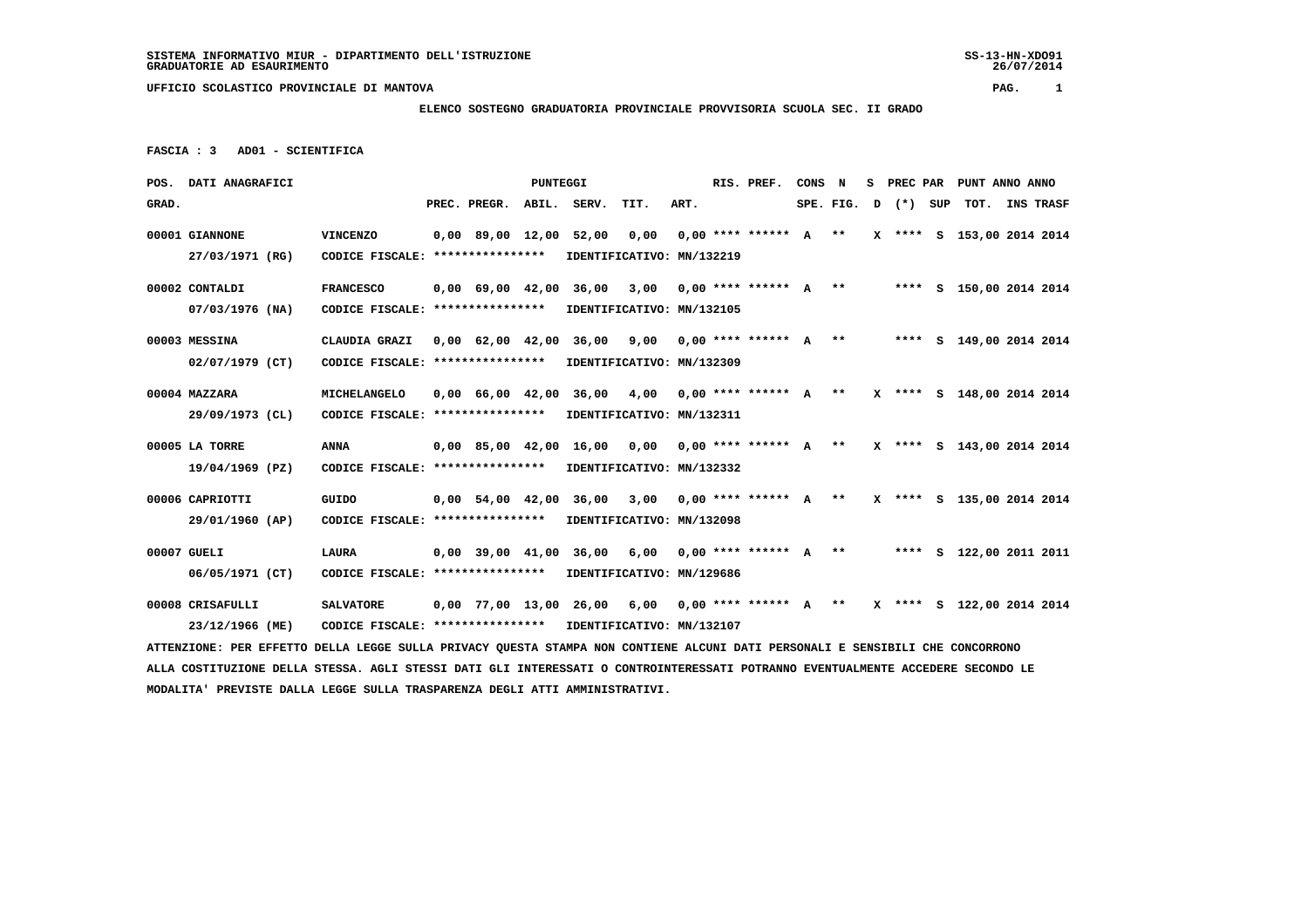#### **ELENCO SOSTEGNO GRADUATORIA PROVINCIALE PROVVISORIA SCUOLA SEC. II GRADO**

 **FASCIA : 3 AD01 - SCIENTIFICA**

|       | POS. DATI ANAGRAFICI |                                                            |              | <b>PUNTEGGI</b> |                                                                               |      |      | RIS. PREF.            | CONS N |  |                         | S PREC PAR PUNT ANNO ANNO |  |
|-------|----------------------|------------------------------------------------------------|--------------|-----------------|-------------------------------------------------------------------------------|------|------|-----------------------|--------|--|-------------------------|---------------------------|--|
| GRAD. |                      |                                                            | PREC. PREGR. |                 | ABIL. SERV.                                                                   | TIT. | ART. |                       |        |  | SPE. FIG. $D$ $(*)$ SUP | TOT. INS TRASF            |  |
|       | 00009 ANGHINELLI     | <b>ODETTA</b>                                              |              |                 | 0,00 28,00 42,00 36,00 15,00 0,00 **** ****** A **                            |      |      |                       |        |  |                         | **** S 121,00 2014 2014   |  |
|       | $06/02/1974$ (MN)    | CODICE FISCALE: ****************                           |              |                 | IDENTIFICATIVO: MN/132360                                                     |      |      |                       |        |  |                         |                           |  |
|       | 00010 MARSEGLIA      | MARIA ROSARIA                                              |              |                 | 0,00 33,00 41,00 34,00 13,00 0,00 **** ****** A **                            |      |      |                       |        |  |                         | **** S 121,00 2014 2014   |  |
|       | 20/12/1980 (CE)      | CODICE FISCALE: ****************                           |              |                 | IDENTIFICATIVO: MN/132314                                                     |      |      |                       |        |  |                         |                           |  |
|       | 00011 GIANNUBILO     | FORTUNATO                                                  |              |                 | 0,00 27,00 42,00 36,00 9,00 0,00 **** ****** A **     **** S 114,00 2011 2011 |      |      |                       |        |  |                         |                           |  |
|       | 19/12/1971 (FG)      | CODICE FISCALE: **************** IDENTIFICATIVO: MN/129669 |              |                 |                                                                               |      |      |                       |        |  |                         |                           |  |
|       | 00012 GIANFREDA      | <b>STEFANO</b>                                             |              |                 | 0,00 30,00 42,00 36,00 4,00 0,00 **** ****** A ** ***** S 112,00 2009         |      |      |                       |        |  |                         |                           |  |
|       | 06/01/1984 (TA)      | CODICE FISCALE: **************** IDENTIFICATIVO: MN/127468 |              |                 |                                                                               |      |      |                       |        |  |                         |                           |  |
|       | 00013 SAPORITO       | <b>NATALINA</b>                                            |              |                 | 0,00 33,00 42,00 36,00 1,00 0,00 **** ****** A **     **** S 112,00 2009      |      |      |                       |        |  |                         |                           |  |
|       | 05/10/1981 (EE)      | CODICE FISCALE: **************** IDENTIFICATIVO: MN/127554 |              |                 |                                                                               |      |      |                       |        |  |                         |                           |  |
|       | 00014 MANNA          | <b>NORMAN</b>                                              |              |                 | 0,00 36,00 41,00 29,00 6,00 0,00 **** ****** A ** X **** S 112,00 2014 2014   |      |      |                       |        |  |                         |                           |  |
|       | 09/04/1976 (BA)      | CODICE FISCALE: **************** IDENTIFICATIVO: MN/132316 |              |                 |                                                                               |      |      |                       |        |  |                         |                           |  |
|       | 00015 DI FRANCESCO   | <b>ANGELO</b>                                              |              |                 | 0,00 16,00 42,00 36,00 6,00                                                   |      |      | $0.00********** A***$ |        |  |                         | X **** S 100,00 2011 2011 |  |
|       | 07/02/1976 (FG)      | CODICE FISCALE: ****************                           |              |                 | IDENTIFICATIVO: MN/129638                                                     |      |      |                       |        |  |                         |                           |  |

 **ATTENZIONE: PER EFFETTO DELLA LEGGE SULLA PRIVACY QUESTA STAMPA NON CONTIENE ALCUNI DATI PERSONALI E SENSIBILI CHE CONCORRONO**

 **ALLA COSTITUZIONE DELLA STESSA. AGLI STESSI DATI GLI INTERESSATI O CONTROINTERESSATI POTRANNO EVENTUALMENTE ACCEDERE SECONDO LE**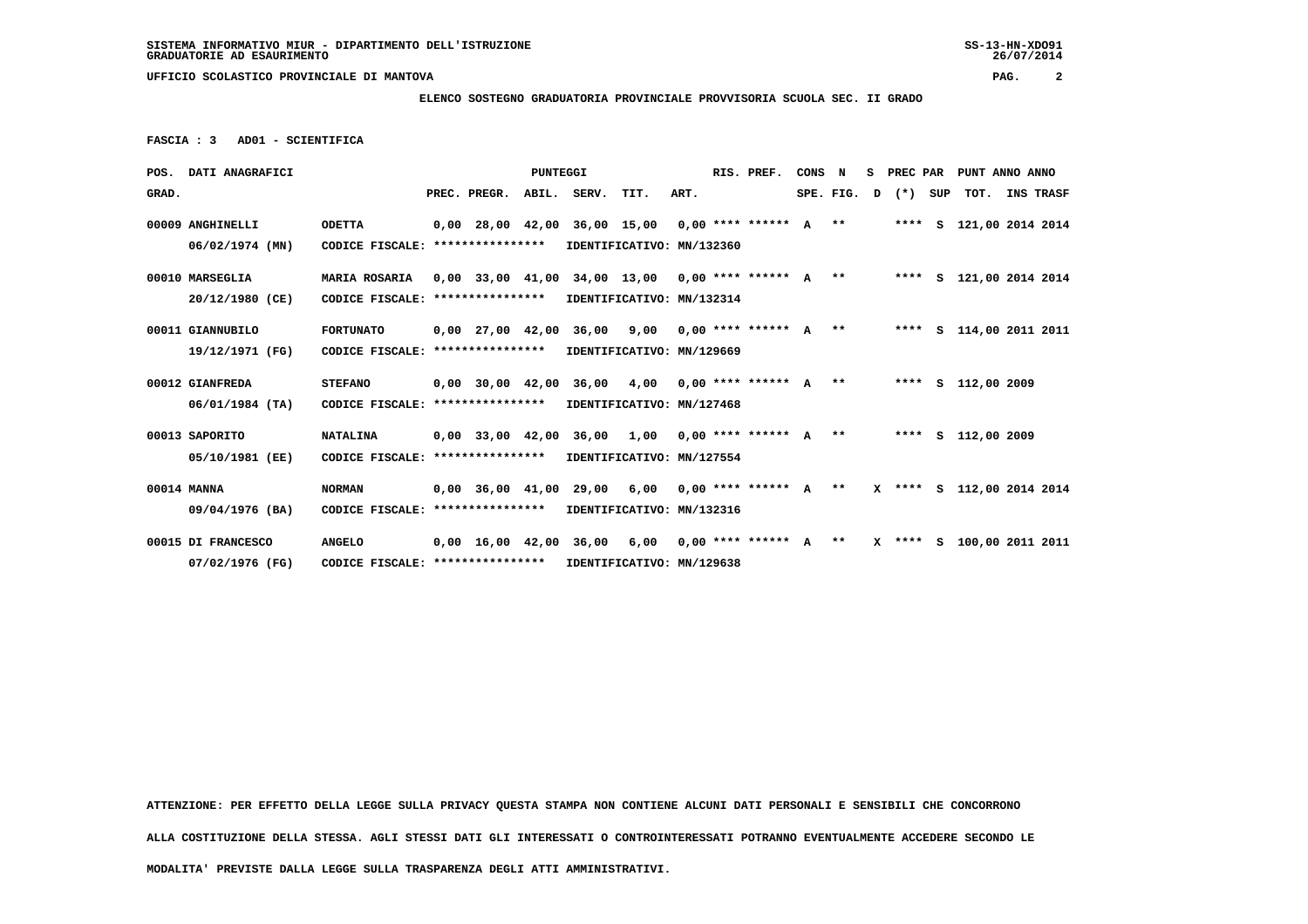# **ELENCO SOSTEGNO GRADUATORIA PROVINCIALE PROVVISORIA SCUOLA SEC. II GRADO**

 **FASCIA : 3 AD02 - UMANISTICA-LINGUISTICA-MUSICALE**

|       | POS. DATI ANAGRAFICI                                                                                                            |                                                                                      |              | <b>PUNTEGGI</b> |                                                                       |      |      | RIS. PREF. | CONS N |  | S PREC PAR              |                    | PUNT ANNO ANNO                                                             |
|-------|---------------------------------------------------------------------------------------------------------------------------------|--------------------------------------------------------------------------------------|--------------|-----------------|-----------------------------------------------------------------------|------|------|------------|--------|--|-------------------------|--------------------|----------------------------------------------------------------------------|
| GRAD. |                                                                                                                                 |                                                                                      | PREC. PREGR. |                 | ABIL. SERV.                                                           | TIT. | ART. |            |        |  | SPE. FIG. $D$ $(*)$ SUP |                    | TOT. INS TRASF                                                             |
|       | 00001 LANGONE                                                                                                                   | <b>SILVANA</b>                                                                       |              |                 | $0,00$ 72,00 42,00 36,00 16,00 0,00 **** ****** A **                  |      |      |            |        |  |                         |                    | **** S 166,00 2014 2014                                                    |
|       | 03/09/1979 (PZ)                                                                                                                 | CODICE FISCALE: **************** IDENTIFICATIVO: MN/132330                           |              |                 |                                                                       |      |      |            |        |  |                         |                    |                                                                            |
|       | 00002 MIGLIORELLI                                                                                                               | <b>FEDERICA</b>                                                                      |              |                 |                                                                       |      |      |            |        |  |                         |                    | 0,00 78,00 41,00 36,00 4,00 0,00 **** ****** A ** ***** S 159,00 2014 2014 |
|       | 20/09/1974 (MN)                                                                                                                 | CODICE FISCALE: **************** IDENTIFICATIVO: MN/132307                           |              |                 |                                                                       |      |      |            |        |  |                         |                    |                                                                            |
|       | 00003 GIGLIOTTI                                                                                                                 | <b>ROSANNA</b>                                                                       |              |                 | 0,00 79,00 41,00 36,00 0,00 0,00 **** ****** A **                     |      |      |            |        |  |                         |                    | **** S 156,00 2014 2014                                                    |
|       | 31/05/1979 (CZ)                                                                                                                 | CODICE FISCALE: **************** IDENTIFICATIVO: MN/132334                           |              |                 |                                                                       |      |      |            |        |  |                         |                    |                                                                            |
|       | 00004 CIARFELLA                                                                                                                 | <b>GERMANA</b>                                                                       |              |                 | 0,00 70,00 42,00 36,00 3,00 0,00 **** ****** A **                     |      |      |            |        |  |                         | **** S 151,00 2005 |                                                                            |
|       | 01/12/1978 (PE)                                                                                                                 | CODICE FISCALE: *****************                                                    |              |                 | IDENTIFICATIVO: MN/025093                                             |      |      |            |        |  |                         |                    |                                                                            |
|       | 00005 CENTAMORE                                                                                                                 | GIUSI                                                                                |              |                 | 0,00 68,00 42,00 36,00 3,00 0,00 **** ****** A **                     |      |      |            |        |  |                         |                    | **** S 149,00 2014 2014                                                    |
|       | 19/09/1972 (SR)                                                                                                                 | CODICE FISCALE: ****************                                                     |              |                 | IDENTIFICATIVO: MN/132102                                             |      |      |            |        |  |                         |                    |                                                                            |
|       | 00006 DI GIOIA                                                                                                                  | <b>ROSSELLA</b>                                                                      |              |                 | 0,00 66,00 42,00 36,00 4,00 0,00 **** ****** A ** ***** S 148,00 2007 |      |      |            |        |  |                         |                    |                                                                            |
|       | 14/02/1978 (MN)                                                                                                                 | CODICE FISCALE: ****************                                                     |              |                 | IDENTIFICATIVO: MN/026107                                             |      |      |            |        |  |                         |                    |                                                                            |
|       | 00007 CAMBULA                                                                                                                   | <b>RITA</b>                                                                          |              |                 | 0,00 69,00 42,00 36,00 0,00 0,00 **** ****** A ** ***** S 147,00 2007 |      |      |            |        |  |                         |                    |                                                                            |
|       | 18/04/1979 (TP)                                                                                                                 | CODICE FISCALE: ****************                                                     |              |                 | IDENTIFICATIVO: MN/026203                                             |      |      |            |        |  |                         |                    |                                                                            |
|       | 00008 LA MATTINA                                                                                                                | SERAFINA M.SA 0,00 66,00 39,00 36,00 0,00 0,00 **** ****** A ** X **** S 141,00 2005 |              |                 |                                                                       |      |      |            |        |  |                         |                    |                                                                            |
|       | 15/09/1978 (EE)                                                                                                                 | CODICE FISCALE: **************** IDENTIFICATIVO: MN/024981                           |              |                 |                                                                       |      |      |            |        |  |                         |                    |                                                                            |
|       | ATTENZIONE: PER EFFETTO DELLA LEGGE SULLA PRIVACY QUESTA STAMPA NON CONTIENE ALCUNI DATI PERSONALI E SENSIBILI CHE CONCORRONO   |                                                                                      |              |                 |                                                                       |      |      |            |        |  |                         |                    |                                                                            |
|       | ALLA COSTITUZIONE DELLA STESSA. AGLI STESSI DATI GLI INTERESSATI O CONTROINTERESSATI POTRANNO EVENTUALMENTE ACCEDERE SECONDO LE |                                                                                      |              |                 |                                                                       |      |      |            |        |  |                         |                    |                                                                            |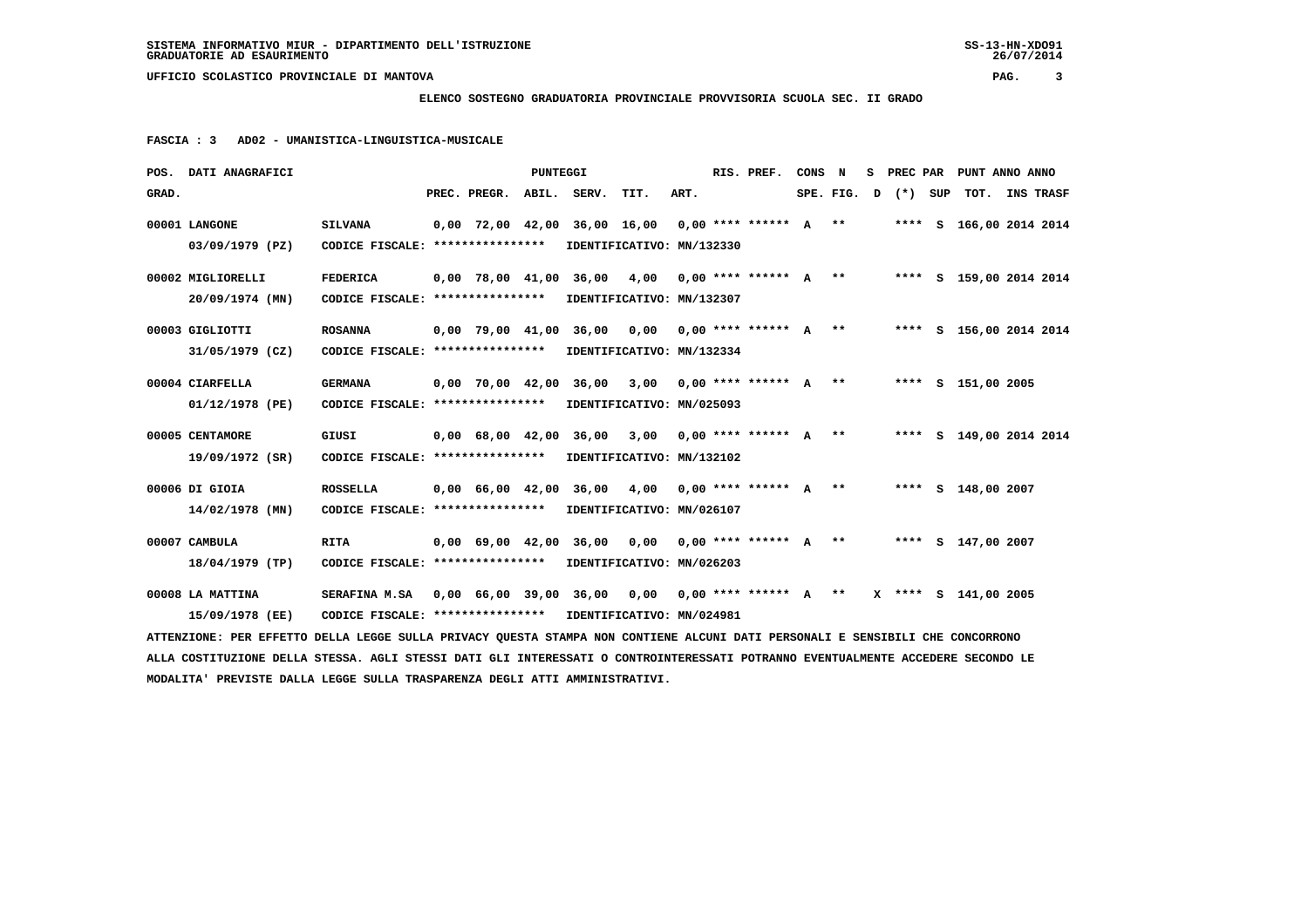# **ELENCO SOSTEGNO GRADUATORIA PROVINCIALE PROVVISORIA SCUOLA SEC. II GRADO**

 **FASCIA : 3 AD02 - UMANISTICA-LINGUISTICA-MUSICALE**

| POS. DATI ANAGRAFICI                                                                                                            |                                                            |                          | PUNTEGGI |                                                                               |      |      | RIS. PREF.                                        | CONS N |  |                      | S PREC PAR PUNT ANNO ANNO |  |
|---------------------------------------------------------------------------------------------------------------------------------|------------------------------------------------------------|--------------------------|----------|-------------------------------------------------------------------------------|------|------|---------------------------------------------------|--------|--|----------------------|---------------------------|--|
| GRAD.                                                                                                                           |                                                            | PREC. PREGR. ABIL. SERV. |          |                                                                               | TIT. | ART. |                                                   |        |  | $SPE.FIG. D (*) SUP$ | TOT. INS TRASF            |  |
|                                                                                                                                 |                                                            |                          |          |                                                                               |      |      |                                                   |        |  |                      |                           |  |
| 00009 LUGOLI                                                                                                                    | <b>ROBERTA</b>                                             | $0,00$ 60,00 41,00 36,00 |          |                                                                               | 3,00 |      | $0.00$ **** ****** A ** X **** S 140.00 2011 2011 |        |  |                      |                           |  |
| 11/07/1977 (LE)                                                                                                                 | CODICE FISCALE: **************** IDENTIFICATIVO: MN/129722 |                          |          |                                                                               |      |      |                                                   |        |  |                      |                           |  |
| 00010 CUTRONO                                                                                                                   | <b>LAURA</b>                                               |                          |          | 0,00 60,00 42,00 36,00 1,00 0,00 **** ****** A ** X **** S 139,00 2011 2011   |      |      |                                                   |        |  |                      |                           |  |
|                                                                                                                                 |                                                            |                          |          |                                                                               |      |      |                                                   |        |  |                      |                           |  |
| 10/07/1981 (RM)                                                                                                                 | CODICE FISCALE: ****************                           |                          |          | IDENTIFICATIVO: MN/129908                                                     |      |      |                                                   |        |  |                      |                           |  |
| 00011 FERRI                                                                                                                     | <b>MANUELA GIUSE</b>                                       |                          |          | 0,00 60,00 42,00 36,00 0,00 0,00 **** ****** A ** * ***** S 138,00 2014 2014  |      |      |                                                   |        |  |                      |                           |  |
| 10/02/1977 (CT)                                                                                                                 | CODICE FISCALE: ****************                           |                          |          | IDENTIFICATIVO: MN/132362                                                     |      |      |                                                   |        |  |                      |                           |  |
|                                                                                                                                 |                                                            |                          |          |                                                                               |      |      |                                                   |        |  |                      |                           |  |
| 00012 GROSSI                                                                                                                    | <b>MICHELE</b>                                             |                          |          | 0,00 57,00 42,00 36,00 1,00 0,00 **** ****** A ** ***** S 136,00 2007         |      |      |                                                   |        |  |                      |                           |  |
| 05/11/1976 (MN)                                                                                                                 | CODICE FISCALE: ****************                           |                          |          | IDENTIFICATIVO: MN/026327                                                     |      |      |                                                   |        |  |                      |                           |  |
|                                                                                                                                 |                                                            |                          |          |                                                                               |      |      |                                                   |        |  |                      |                           |  |
| 00013 RINALDI                                                                                                                   | SALVATORE ANT                                              |                          |          | 0,00 50,00 40,00 36,00 9,00 0,00 **** ****** A ** ***** S 135,00 2011 2011    |      |      |                                                   |        |  |                      |                           |  |
| 24/07/1979 (AG)                                                                                                                 | CODICE FISCALE: *****************                          |                          |          | IDENTIFICATIVO: MN/129793                                                     |      |      |                                                   |        |  |                      |                           |  |
|                                                                                                                                 |                                                            |                          |          |                                                                               |      |      |                                                   |        |  |                      |                           |  |
| 00014 GIOVANELLI                                                                                                                | <b>KATIA</b>                                               |                          |          | 0,00 48,00 42,00 36,00 3,00 0,00 **** ****** A ** X **** S 129,00 2007        |      |      |                                                   |        |  |                      |                           |  |
| $07/08/1976$ (MN)                                                                                                               | CODICE FISCALE: *****************                          |                          |          | IDENTIFICATIVO: MN/026322                                                     |      |      |                                                   |        |  |                      |                           |  |
|                                                                                                                                 |                                                            |                          |          |                                                                               |      |      |                                                   |        |  |                      |                           |  |
| 00015 ANTONUCCI                                                                                                                 | CATIA                                                      |                          |          | $0,00$ 44,00 42,00 36,00 3,00 0,00 **** ****** A ** ***** S 125,00 2007       |      |      |                                                   |        |  |                      |                           |  |
| $02/01/1981$ (CS)                                                                                                               | CODICE FISCALE: **************** IDENTIFICATIVO: MN/026139 |                          |          |                                                                               |      |      |                                                   |        |  |                      |                           |  |
|                                                                                                                                 |                                                            |                          |          |                                                                               |      |      |                                                   |        |  |                      |                           |  |
| 00016 DE BLASIO                                                                                                                 | <b>GIUSEPPE</b>                                            |                          |          | $0,00$ 39,00 42,00 36,00 6,00 0,00 **** ****** A ** X **** S 123,00 2011 2011 |      |      |                                                   |        |  |                      |                           |  |
| 08/06/1975 (PZ)                                                                                                                 | CODICE FISCALE: **************** IDENTIFICATIVO: MN/129630 |                          |          |                                                                               |      |      |                                                   |        |  |                      |                           |  |
| ATTENZIONE: PER EFFETTO DELLA LEGGE SULLA PRIVACY QUESTA STAMPA NON CONTIENE ALCUNI DATI PERSONALI E SENSIBILI CHE CONCORRONO   |                                                            |                          |          |                                                                               |      |      |                                                   |        |  |                      |                           |  |
| ALLA COSTITUZIONE DELLA STESSA. AGLI STESSI DATI GLI INTERESSATI O CONTROINTERESSATI POTRANNO EVENTUALMENTE ACCEDERE SECONDO LE |                                                            |                          |          |                                                                               |      |      |                                                   |        |  |                      |                           |  |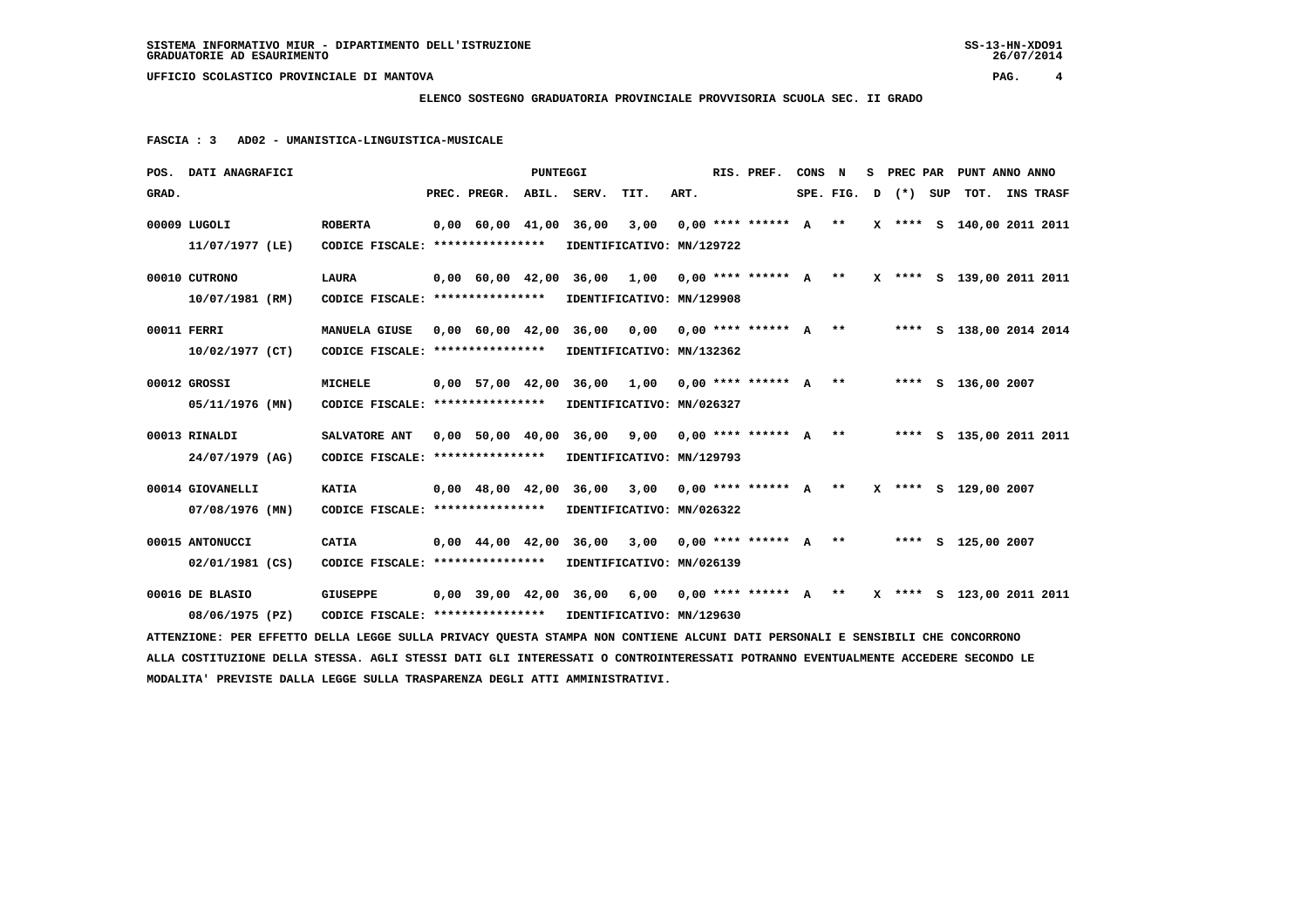## **ELENCO SOSTEGNO GRADUATORIA PROVINCIALE PROVVISORIA SCUOLA SEC. II GRADO**

 **FASCIA : 3 AD02 - UMANISTICA-LINGUISTICA-MUSICALE**

|       | POS. DATI ANAGRAFICI                                                                                                            |                                                            |                                                                             | <b>PUNTEGGI</b> |                           |                           |      | RIS. PREF.             | CONS N |  |                         | S PREC PAR PUNT ANNO ANNO |  |
|-------|---------------------------------------------------------------------------------------------------------------------------------|------------------------------------------------------------|-----------------------------------------------------------------------------|-----------------|---------------------------|---------------------------|------|------------------------|--------|--|-------------------------|---------------------------|--|
| GRAD. |                                                                                                                                 |                                                            | PREC. PREGR.                                                                | ABIL.           | SERV.                     | TIT.                      | ART. |                        |        |  | SPE. FIG. $D$ $(*)$ SUP | TOT. INS TRASF            |  |
|       | 00017 TASSONI                                                                                                                   | <b>ALESSANDRO</b>                                          | $0,00$ 39,00 42,00 36,00                                                    |                 |                           | 6,00                      |      | $0.00*********** A***$ |        |  |                         | X **** S 123,00 2014 2014 |  |
|       | 17/04/1973 (MO)                                                                                                                 | CODICE FISCALE: **************** IDENTIFICATIVO: MN/132086 |                                                                             |                 |                           |                           |      |                        |        |  |                         |                           |  |
|       | 00018 BRUZZI'                                                                                                                   | <b>ANGELA</b>                                              | 0,00 36,00 41,00 36,00 9,00 0,00 **** ****** A ** ***** S 122,00 2011 2011  |                 |                           |                           |      |                        |        |  |                         |                           |  |
|       | 08/04/1980 (VV)                                                                                                                 | CODICE FISCALE: **************** IDENTIFICATIVO: MN/129617 |                                                                             |                 |                           |                           |      |                        |        |  |                         |                           |  |
|       | 00019 TELLOLI                                                                                                                   | <b>STEFANIA</b>                                            | $0,00$ 39,00 42,00 36,00 1,00 0,00 **** ****** A **                         |                 |                           |                           |      |                        |        |  |                         | **** S 118,00 2014 2014   |  |
|       | 03/06/1976 (FE)                                                                                                                 | CODICE FISCALE: *****************                          |                                                                             |                 | IDENTIFICATIVO: MN/132085 |                           |      |                        |        |  |                         |                           |  |
|       | 00020 PIRAINO                                                                                                                   | <b>KATIA</b>                                               | 0,00 26,00 42,00 36,00 10,00 0,00 **** ****** A ** ***** S 114,00 2009      |                 |                           |                           |      |                        |        |  |                         |                           |  |
|       | 24/07/1979 (CS)                                                                                                                 | CODICE FISCALE: ****************                           |                                                                             |                 | IDENTIFICATIVO: MN/127559 |                           |      |                        |        |  |                         |                           |  |
|       | 00021 COLUSSI                                                                                                                   | <b>MICAELA</b>                                             | 0,00 50,00 17,00 36,00 6,00 0,00 **** ****** A ** X **** S 109,00 2014 2014 |                 |                           |                           |      |                        |        |  |                         |                           |  |
|       | 29/07/1963 (FE)                                                                                                                 | CODICE FISCALE: *****************                          |                                                                             |                 | IDENTIFICATIVO: MN/132104 |                           |      |                        |        |  |                         |                           |  |
|       | 00022 BONIFACIO                                                                                                                 | <b>FAUSTO GUIDO</b>                                        | 0,00 10,00 42,00 36,00 12,00 0,00 **** ****** A ** ***** S 100,00 2011 2011 |                 |                           |                           |      |                        |        |  |                         |                           |  |
|       | 05/01/1973 (CT)                                                                                                                 | CODICE FISCALE: ****************                           |                                                                             |                 |                           | IDENTIFICATIVO: MN/129597 |      |                        |        |  |                         |                           |  |
|       | 00023 GRAZIOSI                                                                                                                  | <b>PAMELA</b>                                              | $0,00$ 10,00 42,00 42,00 4,00 0,00 **** ****** A **                         |                 |                           |                           |      |                        |        |  | X **** S                | 98,00 2011 2011           |  |
|       | 25/09/1981 (TE)                                                                                                                 | CODICE FISCALE: *****************                          |                                                                             |                 |                           | IDENTIFICATIVO: MN/129675 |      |                        |        |  |                         |                           |  |
|       | 00024 IMPELLIZZERI                                                                                                              | <b>FRANCESCA</b>                                           | $0,00$ 12,00 42,00 36,00 3,00 0,00 **** ****** A **                         |                 |                           |                           |      |                        |        |  | **** S                  | 93,00 2009                |  |
|       | 30/11/1980 (CT)                                                                                                                 | CODICE FISCALE: **************** IDENTIFICATIVO: MN/127555 |                                                                             |                 |                           |                           |      |                        |        |  |                         |                           |  |
|       | ATTENZIONE: PER EFFETTO DELLA LEGGE SULLA PRIVACY QUESTA STAMPA NON CONTIENE ALCUNI DATI PERSONALI E SENSIBILI CHE CONCORRONO   |                                                            |                                                                             |                 |                           |                           |      |                        |        |  |                         |                           |  |
|       | ALLA COSTITUZIONE DELLA STESSA. AGLI STESSI DATI GLI INTERESSATI O CONTROINTERESSATI POTRANNO EVENTUALMENTE ACCEDERE SECONDO LE |                                                            |                                                                             |                 |                           |                           |      |                        |        |  |                         |                           |  |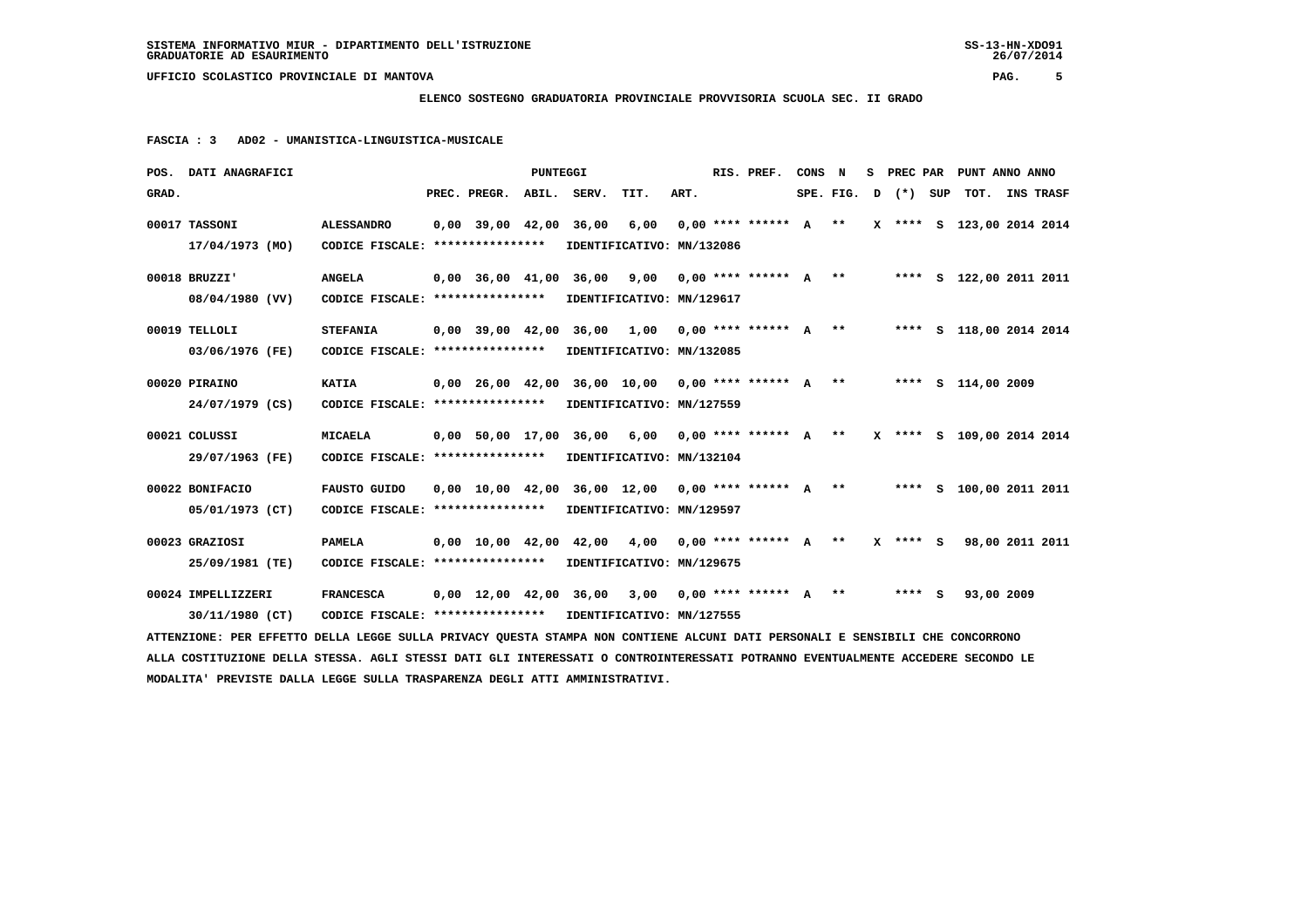## **ELENCO SOSTEGNO GRADUATORIA PROVINCIALE PROVVISORIA SCUOLA SEC. II GRADO**

 **FASCIA : 3 AD02 - UMANISTICA-LINGUISTICA-MUSICALE**

| POS. DATI ANAGRAFICI                                                                                                            |                                                            |                          | PUNTEGGI |                                                                             |                                   |      | RIS. PREF.                | CONS N |  |                      | S PREC PAR PUNT ANNO ANNO |           |  |
|---------------------------------------------------------------------------------------------------------------------------------|------------------------------------------------------------|--------------------------|----------|-----------------------------------------------------------------------------|-----------------------------------|------|---------------------------|--------|--|----------------------|---------------------------|-----------|--|
| GRAD.                                                                                                                           |                                                            | PREC. PREGR. ABIL. SERV. |          |                                                                             | TIT.                              | ART. |                           |        |  | $SPE.FIG. D (*) SUP$ | тот.                      | INS TRASF |  |
| 00025 FARINA                                                                                                                    | ANNA FRANCA                                                | $0,00$ 48,00 16,00 28,00 |          |                                                                             | 0,00                              |      | $0.00$ **** ****** $A$ ** |        |  | X **** S             | 92,00 2014 2014           |           |  |
| 21/04/1968 (VA)                                                                                                                 | CODICE FISCALE: **************** IDENTIFICATIVO: MN/132361 |                          |          |                                                                             |                                   |      |                           |        |  |                      |                           |           |  |
| 00026 NAPPA                                                                                                                     | <b>SABINA</b>                                              |                          |          | 0,00 23,00 42,00 0,00 0,00 0,00 **** ****** A ** ***** S 65,00 2011 2011    |                                   |      |                           |        |  |                      |                           |           |  |
| 25/08/1979 (AV)                                                                                                                 | CODICE FISCALE: **************** IDENTIFICATIVO: MN/129753 |                          |          |                                                                             |                                   |      |                           |        |  |                      |                           |           |  |
| 00027 SCOTTO DI MARCO                                                                                                           | <b>STEFANIA</b>                                            |                          |          | 0,00 22,00 42,00 0,00 0,00 0,00 **** ****** A ** X **** S 64,00 2011 2011   |                                   |      |                           |        |  |                      |                           |           |  |
| 24/04/1980 (BR)                                                                                                                 | CODICE FISCALE: ****************                           |                          |          | IDENTIFICATIVO: MN/129820                                                   |                                   |      |                           |        |  |                      |                           |           |  |
| 00028 RANDAZZO                                                                                                                  | <b>ANTONIETTA</b>                                          |                          |          | $0,00$ 18,00 41,00 0,00 4,00 0,00 **** ****** A ** ****** S 63,00 2011 2011 |                                   |      |                           |        |  |                      |                           |           |  |
| 25/07/1976 (PA)                                                                                                                 | CODICE FISCALE: ****************                           |                          |          | IDENTIFICATIVO: MN/129738                                                   |                                   |      |                           |        |  |                      |                           |           |  |
| $00029$ LEOTTA                                                                                                                  | MARGHERITA                                                 |                          |          |                                                                             |                                   |      |                           |        |  |                      | 63,00 2014 2014           |           |  |
| 07/03/1981 (CT)                                                                                                                 | CODICE FISCALE: **************** IDENTIFICATIVO: MN/132358 |                          |          |                                                                             |                                   |      |                           |        |  |                      |                           |           |  |
| 00030 BERARDI                                                                                                                   | AMALIA MANUEL                                              | 0,00 4,00 42,00          |          |                                                                             | $0.00$ 6.00 0.00 **** ****** A ** |      |                           |        |  | X **** S             | 52,00 2011 2011           |           |  |
| 19/08/1978 (CS)                                                                                                                 | CODICE FISCALE: **************** IDENTIFICATIVO: MN/129592 |                          |          |                                                                             |                                   |      |                           |        |  |                      |                           |           |  |
| 00031 MANFREDINI                                                                                                                | <b>STEFANIA</b>                                            | $0,00$ $3,00$ $41,00$    |          | 0,00 7,00 0,00 **** ****** A ** X **** S                                    |                                   |      |                           |        |  |                      | 51,00 2007                |           |  |
| 11/03/1966 (MN)                                                                                                                 | CODICE FISCALE: **************** IDENTIFICATIVO: MN/026348 |                          |          |                                                                             |                                   |      |                           |        |  |                      |                           |           |  |
| 00032 ROSATO                                                                                                                    | <b>MARIA ANTONIE</b>                                       |                          |          | 0,00 6,00 42,00 0,00 3,00 0,00 **** ****** A **                             |                                   |      |                           |        |  | **** S               | 51,00 2011 2011           |           |  |
| 05/01/1973 (LE)                                                                                                                 | CODICE FISCALE: **************** IDENTIFICATIVO: MN/129799 |                          |          |                                                                             |                                   |      |                           |        |  |                      |                           |           |  |
| ATTENZIONE: PER EFFETTO DELLA LEGGE SULLA PRIVACY QUESTA STAMPA NON CONTIENE ALCUNI DATI PERSONALI E SENSIBILI CHE CONCORRONO   |                                                            |                          |          |                                                                             |                                   |      |                           |        |  |                      |                           |           |  |
| ALLA COSTITUZIONE DELLA STESSA. AGLI STESSI DATI GLI INTERESSATI O CONTROINTERESSATI POTRANNO EVENTUALMENTE ACCEDERE SECONDO LE |                                                            |                          |          |                                                                             |                                   |      |                           |        |  |                      |                           |           |  |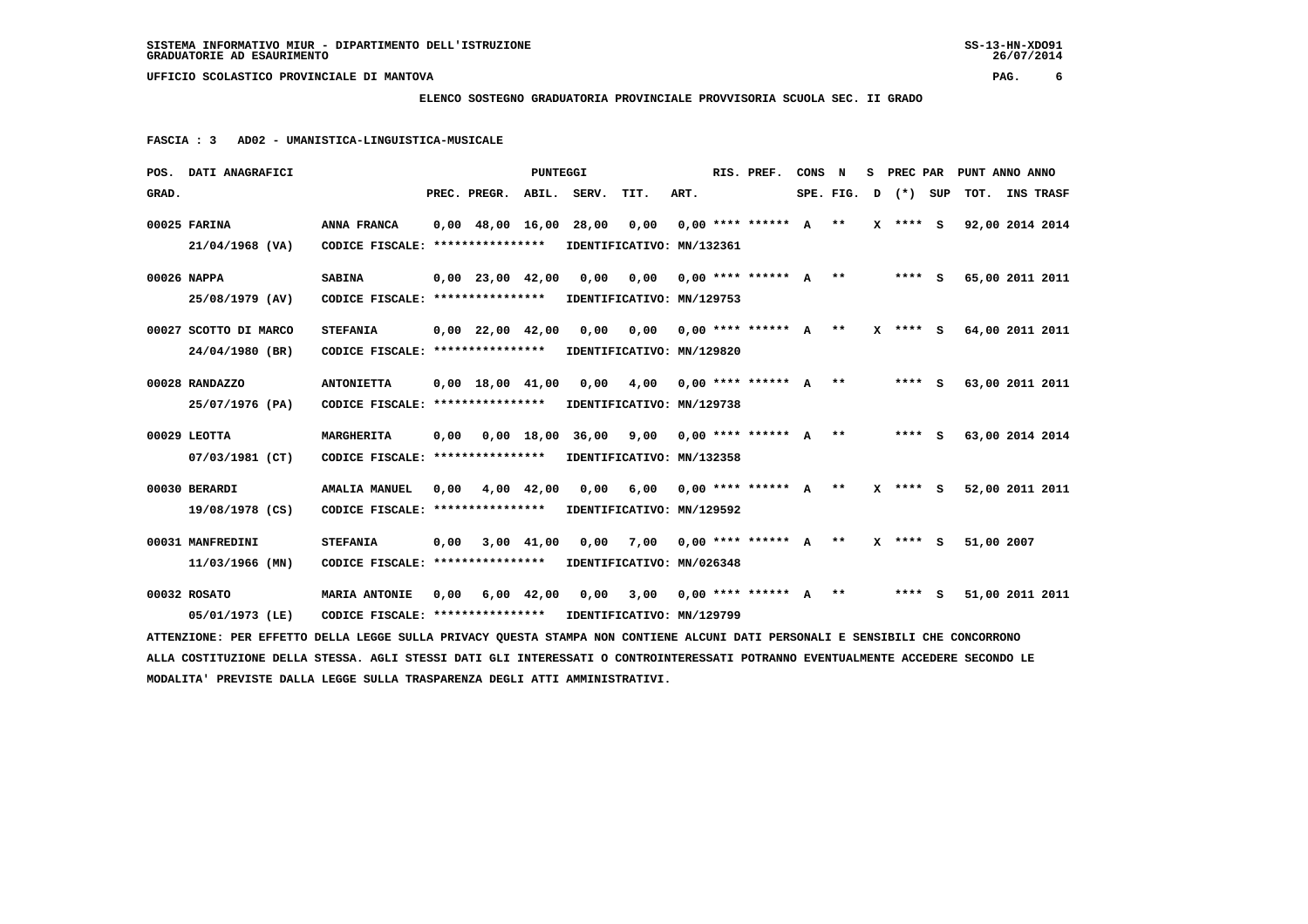# **ELENCO SOSTEGNO GRADUATORIA PROVINCIALE PROVVISORIA SCUOLA SEC. II GRADO**

 **FASCIA : 3 AD02 - UMANISTICA-LINGUISTICA-MUSICALE**

| POS.  | <b>DATI ANAGRAFICI</b> |                                   |      |                       | PUNTEGGI           |                               |      |      | RIS. PREF.           | CONS      | N     | s | PREC PAR   |     |            | PUNT ANNO ANNO  |
|-------|------------------------|-----------------------------------|------|-----------------------|--------------------|-------------------------------|------|------|----------------------|-----------|-------|---|------------|-----|------------|-----------------|
| GRAD. |                        |                                   |      | PREC. PREGR.          | ABIL.              | SERV.                         | TIT. | ART. |                      | SPE. FIG. |       | D | $(*)$      | SUP | TOT.       | INS TRASF       |
|       | 00033 SETTEMBRI        | <b>EZIO</b>                       | 0,00 |                       | $6,00$ 40,00       | 0,00                          | 3,00 |      | $0.00********* A***$ |           |       |   | $***$ S    |     | 49,00 2009 |                 |
|       | $01/02/1981$ (MC)      | CODICE FISCALE: ****************  |      |                       |                    | IDENTIFICATIVO: MN/127497     |      |      |                      |           |       |   |            |     |            |                 |
|       | 00034 PATRONCINI       | <b>NOVELLA</b>                    | 0,00 |                       | $0,00$ 41,00       | 0,00                          | 3,00 |      | $0.00$ **** ****** A |           | $* *$ |   | $X$ **** S |     | 44,00 2009 |                 |
|       | 03/12/1980 (PE)        | CODICE FISCALE: ****************  |      |                       |                    | IDENTIFICATIVO: MN/127485     |      |      |                      |           |       |   |            |     |            |                 |
|       | 00035 BERNABE'         | SONIA                             | 0,00 |                       | $0.00 \quad 42.00$ | 0,00                          | 0,00 |      | $0.00$ **** ****** A |           | $***$ |   | $***$ S    |     |            | 42,00 2011 2011 |
|       | 23/07/1979 (TN)        | CODICE FISCALE: ***************** |      |                       |                    | IDENTIFICATIVO: MN/129595     |      |      |                      |           |       |   |            |     |            |                 |
|       | 00036 CAMMARASANA      | <b>ROSANNA</b>                    | 0,00 |                       | 0,00 18,00         | 0,00 13,00 0,00 **** ****** A |      |      |                      |           | $* *$ |   | $***$ S    |     |            | 31,00 2014 2014 |
|       | 09/02/1978 (TP)        | CODICE FISCALE: ****************  |      |                       |                    | IDENTIFICATIVO: MN/132092     |      |      |                      |           |       |   |            |     |            |                 |
|       | 00037 ROMANO           | <b>GIOVANNA</b>                   |      | $0,00$ 6,00 18,00     |                    | 0,00                          | 4,00 |      | $0.00$ **** ****** A |           | $* *$ |   | $***$ S    |     |            | 28,00 2011 2011 |
|       | 12/06/1979 (PA)        | CODICE FISCALE: ****************  |      |                       |                    | IDENTIFICATIVO: MN/129796     |      |      |                      |           |       |   |            |     |            |                 |
|       | 00038 MARRONE          | <b>CONCETTA</b>                   |      | $0,00$ $6,00$ $18,00$ |                    | 0,00                          | 3,00 |      | $0.00$ **** ****** A |           | $***$ |   | $***$ S    |     |            | 27,00 2014 2014 |
|       | $04/03/1968$ (CT)      | CODICE FISCALE: ****************  |      |                       |                    | IDENTIFICATIVO: MN/132315     |      |      |                      |           |       |   |            |     |            |                 |
|       | 00039 BONAVENTURA      | <b>DANIELA VENER</b>              | 0,00 | 9,00 17,00            |                    | 0,00                          | 1,00 |      | $0.00$ **** ****** A |           | $* *$ |   | $X$ **** S |     |            | 27,00 2014 2014 |
|       | 05/05/1979 (ME)        | CODICE FISCALE: ****************  |      |                       |                    | IDENTIFICATIVO: MN/132089     |      |      |                      |           |       |   |            |     |            |                 |

 **ATTENZIONE: PER EFFETTO DELLA LEGGE SULLA PRIVACY QUESTA STAMPA NON CONTIENE ALCUNI DATI PERSONALI E SENSIBILI CHE CONCORRONO**

 **ALLA COSTITUZIONE DELLA STESSA. AGLI STESSI DATI GLI INTERESSATI O CONTROINTERESSATI POTRANNO EVENTUALMENTE ACCEDERE SECONDO LE**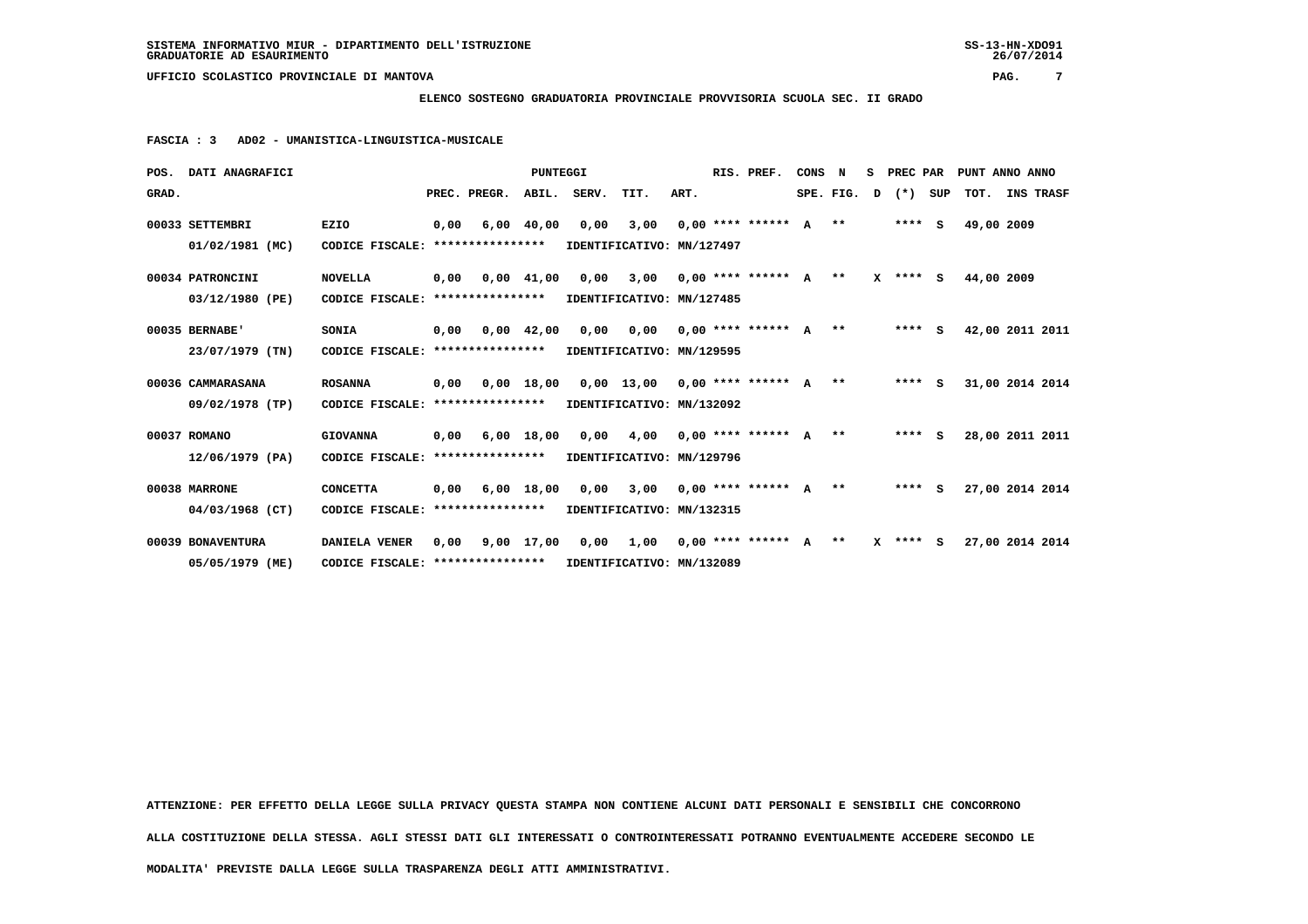## **ELENCO SOSTEGNO GRADUATORIA PROVINCIALE PROVVISORIA SCUOLA SEC. II GRADO**

 **FASCIA : 3 AD03 - TECNICA-PROFESSIONALE-ARTISTICA**

|            | POS. DATI ANAGRAFICI                                                                                                            |                                                            |                         | PUNTEGGI |                                                      |                            |      | RIS. PREF.                                      | CONS | N | s |                      | PREC PAR PUNT ANNO ANNO   |  |
|------------|---------------------------------------------------------------------------------------------------------------------------------|------------------------------------------------------------|-------------------------|----------|------------------------------------------------------|----------------------------|------|-------------------------------------------------|------|---|---|----------------------|---------------------------|--|
| GRAD.      |                                                                                                                                 |                                                            | PREC. PREGR. ABIL.      |          | SERV.                                                | TIT.                       | ART. |                                                 |      |   |   | $SPE.FIG. D (*) SUP$ | TOT. INS TRASF            |  |
|            | 00001 MARRA                                                                                                                     | LUIGIA                                                     | 0,00 140,00 14,00 36,00 |          |                                                      | 4,00                       |      | $0.00$ **** ****** $A$ **                       |      |   |   |                      | **** S 194,00 2002        |  |
|            | 12/10/1964 (LE)                                                                                                                 | CODICE FISCALE: *****************                          |                         |          | IDENTIFICATIVO: MN/022919                            |                            |      |                                                 |      |   |   |                      |                           |  |
|            | 00002 LOCOCO                                                                                                                    | FRANCESCA ASS                                              |                         |          | 0,00 113,00 42,00 24,00 9,00                         |                            |      | 0,00 **** ****** A ** **** S 188,00 2014 2014   |      |   |   |                      |                           |  |
|            | 05/08/1971 (VV)                                                                                                                 | CODICE FISCALE: *****************                          |                         |          | IDENTIFICATIVO: MN/132319                            |                            |      |                                                 |      |   |   |                      |                           |  |
|            | 00003 DELL'ARINGA                                                                                                               | GIULIA                                                     |                         |          | 0,00 99,00 42,00 36,00 7,00                          |                            |      | 0,00 **** ****** A ** X **** S 184,00 2004 2004 |      |   |   |                      |                           |  |
|            | 23/06/1974 (MN)                                                                                                                 | CODICE FISCALE: *****************                          |                         |          | IDENTIFICATIVO: MN/023933                            |                            |      |                                                 |      |   |   |                      |                           |  |
| 00004 BOSI |                                                                                                                                 | <b>CHIARA</b>                                              | 0,00 99,00 41,00 36,00  |          |                                                      | 7,00                       |      | $0,00$ **** ****** $A$ **                       |      |   |   |                      | **** S 183,00 2003        |  |
|            | 04/10/1974 (RE)                                                                                                                 | CODICE FISCALE: ****************                           |                         |          | IDENTIFICATIVO: MN/023442                            |                            |      |                                                 |      |   |   |                      |                           |  |
|            | 00005 GENTILE                                                                                                                   | <b>ANDREA</b>                                              | 0,00 99,00 41,00 36,00  |          |                                                      | 7,00 0,00 **** ****** A ** |      |                                                 |      |   |   |                      | **** S 183,00 2007 2007   |  |
|            | 27/07/1974 (MN)                                                                                                                 | CODICE FISCALE: *****************                          |                         |          | IDENTIFICATIVO: MN/026290                            |                            |      |                                                 |      |   |   |                      |                           |  |
|            | 00006 EMMANUELLO                                                                                                                | <b>KATIA</b>                                               | 0,00 131,00 12,00 36,00 |          |                                                      |                            |      | 3,00 0,00 **** ****** A **                      |      |   |   |                      | X **** S 182,00 2005 2005 |  |
|            | 19/05/1970 (CL)                                                                                                                 | CODICE FISCALE: *****************                          |                         |          | IDENTIFICATIVO: MN/025177                            |                            |      |                                                 |      |   |   |                      |                           |  |
|            | 00007 SGARITO                                                                                                                   | <b>GIUSEPPE</b>                                            |                         |          | 0,00 144,00 15,00 18,00 0,00                         |                            |      | $0.00$ **** ****** $A$ **                       |      |   |   | ****                 | 177,00 2007 2007          |  |
|            | 24/12/1972 (AG)                                                                                                                 | CODICE FISCALE: *****************                          |                         |          | IDENTIFICATIVO: MN/026380                            |                            |      |                                                 |      |   |   |                      |                           |  |
|            | 00008 COLAFRANCESCO                                                                                                             | <b>BERNADETTE</b>                                          |                         |          | $0.00$ 85.00 42.00 36.00 10.00 0.00 **** ****** A ** |                            |      |                                                 |      |   |   |                      | **** S 173,00 2007 2007   |  |
|            | 28/09/1972 (FR)                                                                                                                 | CODICE FISCALE: **************** IDENTIFICATIVO: MN/026292 |                         |          |                                                      |                            |      |                                                 |      |   |   |                      |                           |  |
|            | ATTENZIONE: PER EFFETTO DELLA LEGGE SULLA PRIVACY QUESTA STAMPA NON CONTIENE ALCUNI DATI PERSONALI E SENSIBILI CHE CONCORRONO   |                                                            |                         |          |                                                      |                            |      |                                                 |      |   |   |                      |                           |  |
|            | ALLA COSTITUZIONE DELLA STESSA. AGLI STESSI DATI GLI INTERESSATI O CONTROINTERESSATI POTRANNO EVENTUALMENTE ACCEDERE SECONDO LE |                                                            |                         |          |                                                      |                            |      |                                                 |      |   |   |                      |                           |  |
|            | MODALITA' PREVISTE DALLA LEGGE SULLA TRASPARENZA DEGLI ATTI AMMINISTRATIVI.                                                     |                                                            |                         |          |                                                      |                            |      |                                                 |      |   |   |                      |                           |  |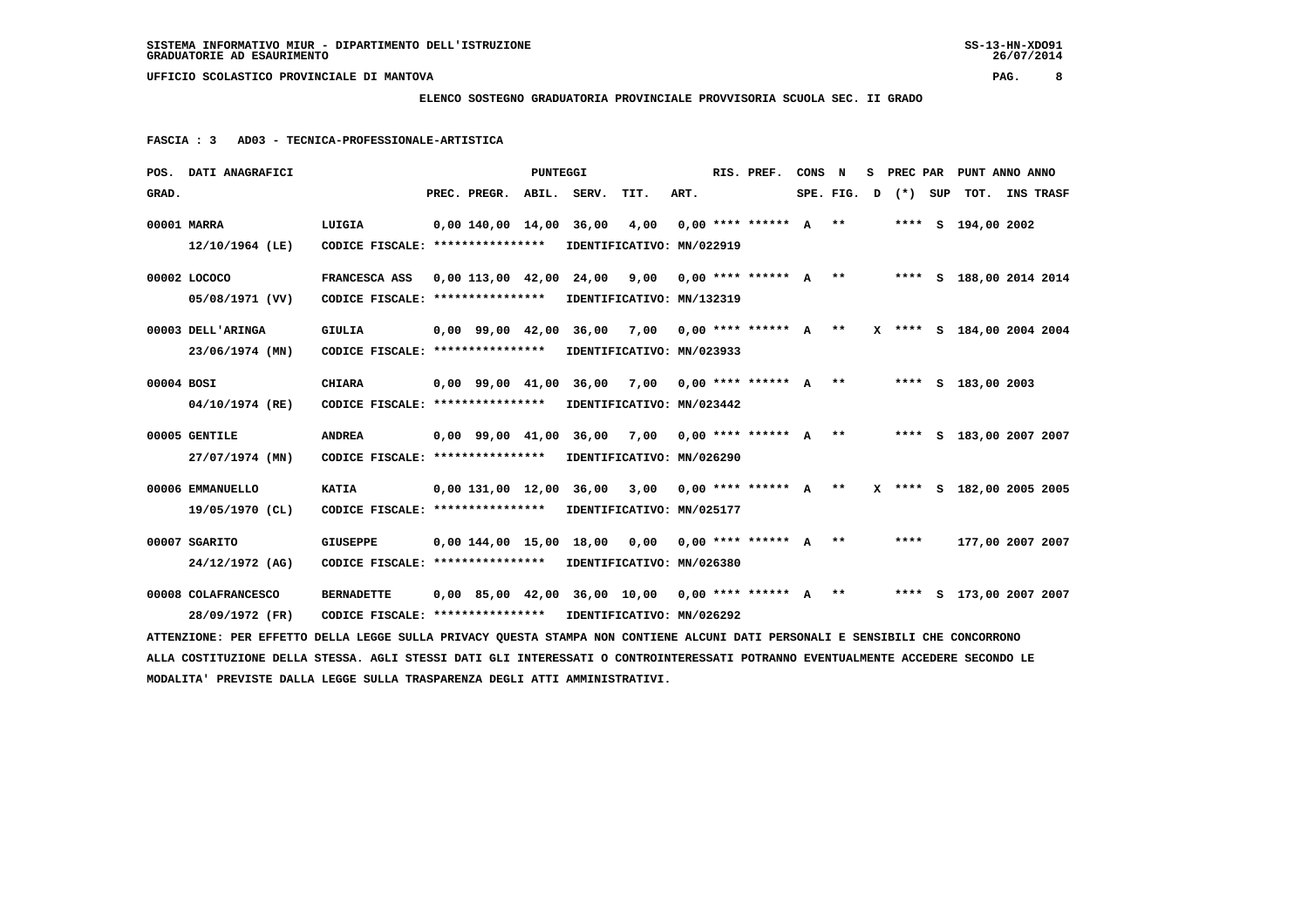# **ELENCO SOSTEGNO GRADUATORIA PROVINCIALE PROVVISORIA SCUOLA SEC. II GRADO**

 **FASCIA : 3 AD03 - TECNICA-PROFESSIONALE-ARTISTICA**

|       | POS. DATI ANAGRAFICI                                                                                                            |                                                            |                          | PUNTEGGI |                         |                                                                             |      | RIS. PREF.                | CONS N |  |                       | S PREC PAR PUNT ANNO ANNO |  |
|-------|---------------------------------------------------------------------------------------------------------------------------------|------------------------------------------------------------|--------------------------|----------|-------------------------|-----------------------------------------------------------------------------|------|---------------------------|--------|--|-----------------------|---------------------------|--|
| GRAD. |                                                                                                                                 |                                                            | PREC. PREGR. ABIL. SERV. |          |                         | TIT.                                                                        | ART. |                           |        |  | $SPE. FIG. D (*) SUP$ | TOT. INS TRASF            |  |
|       | 00009 STORTI                                                                                                                    | <b>KATIA</b>                                               |                          |          | 0,00 116,00 14,00 36,00 | 3,00                                                                        |      | $0,00$ **** ****** $A$ ** |        |  |                       | X **** S 169,00 2002      |  |
|       | 03/02/1959 (AV)                                                                                                                 | CODICE FISCALE: **************** IDENTIFICATIVO: MN/022913 |                          |          |                         |                                                                             |      |                           |        |  |                       |                           |  |
|       | 00010 FERTONANI AFFINI                                                                                                          | <b>ALFREDO</b>                                             |                          |          |                         | 0,00 71,00 42,00 36,00 0,00 0,00 **** ****** A ** X **** S 149,00 2005 2005 |      |                           |        |  |                       |                           |  |
|       | $16/07/1969$ (CO)                                                                                                               | CODICE FISCALE: ****************                           |                          |          |                         | IDENTIFICATIVO: MN/025106                                                   |      |                           |        |  |                       |                           |  |
|       | 00011 FAVRETTO                                                                                                                  | <b>GIULIANO</b>                                            |                          |          |                         | $0,00$ 71,00 41,00 36,00 1,00 0,00 **** ****** A **                         |      |                           |        |  |                       | **** S 149,00 2007        |  |
|       | 21/07/1970 (MN)                                                                                                                 | CODICE FISCALE: **************** IDENTIFICATIVO: MN/026260 |                          |          |                         |                                                                             |      |                           |        |  |                       |                           |  |
|       | 00012 MANFRIN                                                                                                                   | <b>SARA</b>                                                |                          |          |                         | 0,00 68,00 42,00 36,00 0,00 0,00 **** ****** A ** ***** S 146,00 2007       |      |                           |        |  |                       |                           |  |
|       | 03/09/1977 (MN)                                                                                                                 | CODICE FISCALE: **************** IDENTIFICATIVO: MN/026351 |                          |          |                         |                                                                             |      |                           |        |  |                       |                           |  |
|       | 00013 FERRI                                                                                                                     | <b>FEDERICA</b>                                            |                          |          |                         | $0,00$ 62,00 41,00 36,00 4,00 0,00 **** ****** A **                         |      |                           |        |  |                       | X **** S 143,00 2007      |  |
|       | 31/07/1975 (MN)                                                                                                                 | CODICE FISCALE: *****************                          |                          |          |                         | IDENTIFICATIVO: MN/026273                                                   |      |                           |        |  |                       |                           |  |
|       | 00014 MAIETTA                                                                                                                   | <b>EUGENIO</b>                                             |                          |          |                         | $0,00$ 55,00 41,00 36,00 6,00 0,00 **** ****** A **                         |      |                           |        |  |                       | X **** S 138,00 2007      |  |
|       | 01/09/1974 (AV)                                                                                                                 | CODICE FISCALE: *****************                          |                          |          |                         | IDENTIFICATIVO: MN/026342                                                   |      |                           |        |  |                       |                           |  |
|       | 00015 PIROLI                                                                                                                    | <b>SIMONE</b>                                              |                          |          |                         | 0,00 48,00 42,00 36,00 9,00 0,00 **** ****** A ** ***** S 135,00 2007       |      |                           |        |  |                       |                           |  |
|       | 04/04/1966 (MN)                                                                                                                 | CODICE FISCALE: *****************                          |                          |          |                         | IDENTIFICATIVO: MN/026372                                                   |      |                           |        |  |                       |                           |  |
|       | 00016 FERRARINI                                                                                                                 | LUIGI                                                      |                          |          |                         | 0,00 79,00 13,00 36,00 4,00 0,00 **** ****** A ** X **** S 132,00 2005 2005 |      |                           |        |  |                       |                           |  |
|       | 19/09/1957 (MN)                                                                                                                 | CODICE FISCALE: **************** IDENTIFICATIVO: MN/025188 |                          |          |                         |                                                                             |      |                           |        |  |                       |                           |  |
|       | ATTENZIONE: PER EFFETTO DELLA LEGGE SULLA PRIVACY QUESTA STAMPA NON CONTIENE ALCUNI DATI PERSONALI E SENSIBILI CHE CONCORRONO   |                                                            |                          |          |                         |                                                                             |      |                           |        |  |                       |                           |  |
|       | ALLA COSTITUZIONE DELLA STESSA. AGLI STESSI DATI GLI INTERESSATI O CONTROINTERESSATI POTRANNO EVENTUALMENTE ACCEDERE SECONDO LE |                                                            |                          |          |                         |                                                                             |      |                           |        |  |                       |                           |  |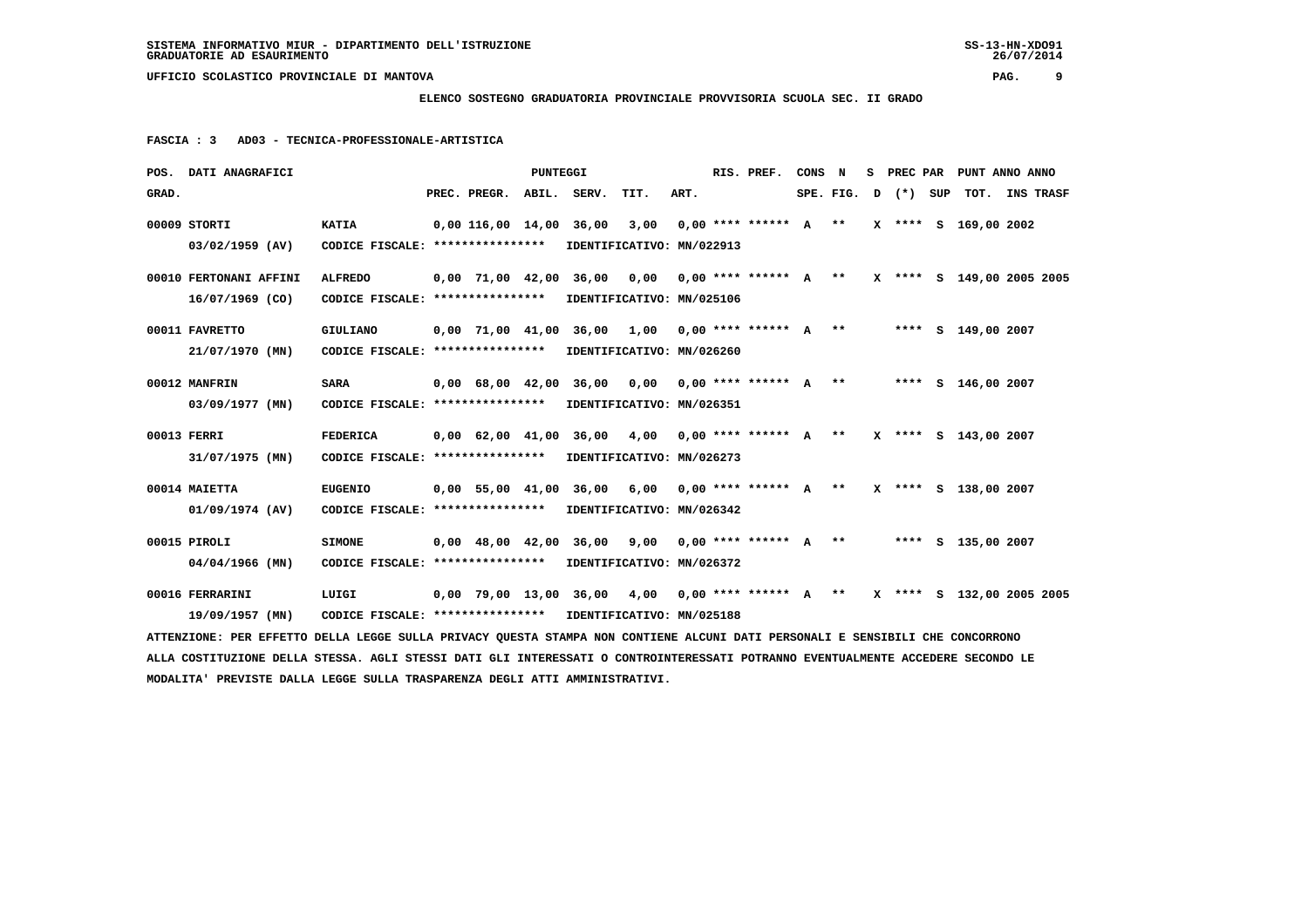**ELENCO SOSTEGNO GRADUATORIA PROVINCIALE PROVVISORIA SCUOLA SEC. II GRADO**

 **FASCIA : 3 AD03 - TECNICA-PROFESSIONALE-ARTISTICA**

|            | POS. DATI ANAGRAFICI |                                                            |              | PUNTEGGI |                                                                               |      |      | RIS. PREF. | CONS N |  |                     |     | S PREC PAR PUNT ANNO ANNO |                 |  |
|------------|----------------------|------------------------------------------------------------|--------------|----------|-------------------------------------------------------------------------------|------|------|------------|--------|--|---------------------|-----|---------------------------|-----------------|--|
| GRAD.      |                      |                                                            | PREC. PREGR. |          | ABIL. SERV.                                                                   | TIT. | ART. |            |        |  | SPE. FIG. $D$ $(*)$ | SUP | TOT. INS TRASF            |                 |  |
|            | 00017 FRANCO         | <b>GRAZIELLA</b>                                           |              |          | 0,00 72,00 14,00 36,00 6,00 0,00 **** ****** A  **    **** S 128,00 2002      |      |      |            |        |  |                     |     |                           |                 |  |
|            | 08/02/1965 (SA)      | CODICE FISCALE: ****************                           |              |          | IDENTIFICATIVO: MN/022655                                                     |      |      |            |        |  |                     |     |                           |                 |  |
|            | 00018 MANFREDINI     | <b>ENRICO</b>                                              |              |          | 0,00 36,00 40,00 36,00  9,00  0,00 **** ******  A  **                         |      |      |            |        |  |                     |     | **** S 121,00 2011 2011   |                 |  |
|            | 26/09/1977 (MO)      | CODICE FISCALE: ****************                           |              |          | IDENTIFICATIVO: MN/129652                                                     |      |      |            |        |  |                     |     |                           |                 |  |
| 00019 ELIA |                      | NICOLETTA                                                  |              |          | 0,00 30,00 42,00 36,00 4,00 0,00 **** ****** A **                             |      |      |            |        |  |                     |     | **** S 112,00 2009        |                 |  |
|            | 28/05/1978 (BA)      | CODICE FISCALE: **************** IDENTIFICATIVO: MN/127465 |              |          |                                                                               |      |      |            |        |  |                     |     |                           |                 |  |
|            | 00020 ANCONA         | TONJ                                                       |              |          | 0,00 58,00 17,00 28,00 3,00 0,00 **** ****** A **     **** S 106,00 2014 2014 |      |      |            |        |  |                     |     |                           |                 |  |
|            | 23/01/1972 (PA)      | CODICE FISCALE: ****************                           |              |          | IDENTIFICATIVO: MN/132055                                                     |      |      |            |        |  |                     |     |                           |                 |  |
|            | 00021 LIUZZO         | <b>GIUSEPPE</b>                                            |              |          | 0,00 8,00 42,00 2,00 0,00 0,00 **** ****** A ** ***** S                       |      |      |            |        |  |                     |     |                           | 52,00 2014 2014 |  |
|            | 14/02/1979 (CT)      | CODICE FISCALE: *****************                          |              |          | IDENTIFICATIVO: MN/132322                                                     |      |      |            |        |  |                     |     |                           |                 |  |
|            | 00022 NUCIFERO       | <b>FERNANDO</b>                                            |              |          | $0,00$ $0,00$ $15,00$ $0,00$ $0,00$ $0,00$ $***$ *** ****** A **              |      |      |            |        |  | $***$ S             |     | 15,00 2002                |                 |  |
|            | 05/08/1969 (CZ)      | CODICE FISCALE: *****************                          |              |          | IDENTIFICATIVO: MN/022405                                                     |      |      |            |        |  |                     |     |                           |                 |  |

 **ATTENZIONE: PER EFFETTO DELLA LEGGE SULLA PRIVACY QUESTA STAMPA NON CONTIENE ALCUNI DATI PERSONALI E SENSIBILI CHE CONCORRONO ALLA COSTITUZIONE DELLA STESSA. AGLI STESSI DATI GLI INTERESSATI O CONTROINTERESSATI POTRANNO EVENTUALMENTE ACCEDERE SECONDO LE MODALITA' PREVISTE DALLA LEGGE SULLA TRASPARENZA DEGLI ATTI AMMINISTRATIVI.**